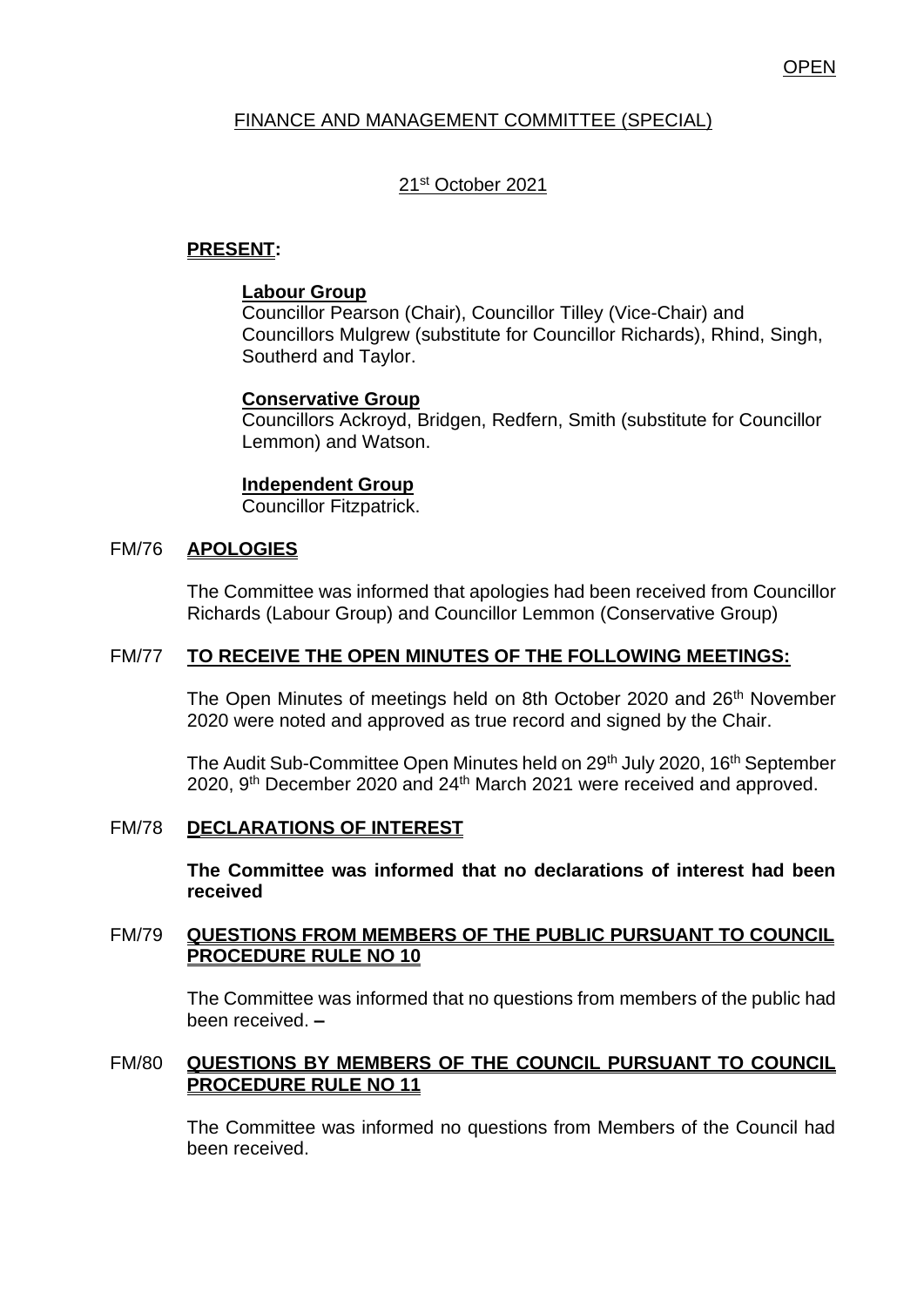## FM/81 **REPORTS OF OVERVIEW AND SCRUTINY COMMITTEE**

The Committee was informed that no reports of Overview and Scrutiny Committee had been received.

# **MATTERS DELEGATED TO COMMITTEE**

### FM/82 **DEVELOPING AND CONSULTING ON REVISED LOCAL COUNCIL TAX REDUCTION SCHEME 2022 – 2023: PROPOSED MODELS**

The Strategic Director (Corporate Resources) presented the report to the Committee which set out the proposals for consultation following the approval the by the Committee of a report in August 2021. The Strategic Director (Corporate Resources) outlined the two proposed models, the main changes that they would bring and who would be affected by the changes and explained how the cost of the scheme would be covered by the Collection Fund which would reduce the surplus. The Committee was informed that the statutory 12 week consultation period would be carried out online and via open days .and that an interim report would be brought back to the Committee in January 2022.

Members supported the report that would give certainty to lower income families but sort clarity regarding the 20% of claimants that would be affected negatively.

The Strategic Director (Corporate Resources) confirmed that those who with higher earnings but were in the benefits system may be considered for Hardship Fund assistance.

It was noted that Councillor Fitzpatrick requested that the Hardship Fund was kept easy to apply for.

## *RESOLVED:*

- *1.1 The Committee approved the proposal to consult on two draft Local Council Tax Reduction Scheme (LCTRS) options this autumn/winter. The two options were detailed within the document and at Appendix 1 of the report.*
- *1.2 The Committee approved the consultation plan and consultation document as detailed in Appendices 5 and 6 of the report.*
- *1.3 The Committee approved the updated timeline for the consultation and development of the proposed revised LCTRS as detailed at section 4.31 of the report.*